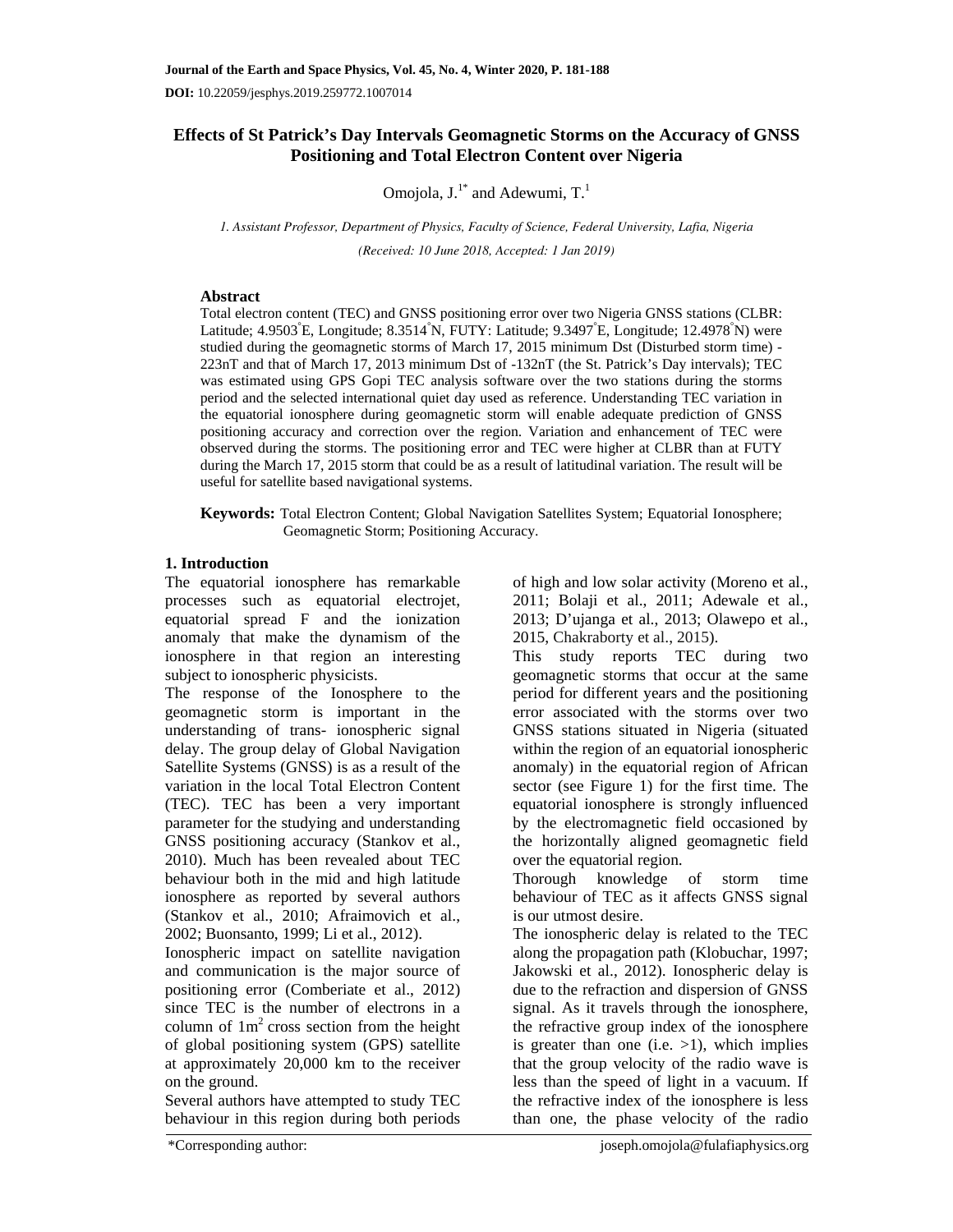wave is greater than the speed of light in vacuum. For this reason, there is an advance on the measured carrier phase and a delay on the measured pseudo-range (group delay) shown in Equations  $(1)$  and  $(2)$ , where c is the speed of propagation,  $W_f$  and W are the critical frequency of the ionospheric plasma and the signal frequency respectively, with

$$
V_g = c\sqrt{1 - W_f^2} / W \tag{1}
$$

is the group velocity delay (Navipedia, 2011) and

$$
V_{\phi} = \frac{c}{\sqrt{1 - W_f^2} / W}
$$
 (2)

is the phase velocity advance (Navipedia,  $2011$ ).

Geomagnetic storm usually commences with an increase in the Earth's magnetic field that is called initial phase, followed by a large decrease called the main phase, which could last a few days before the commencement of a recovery phase that is usually longer than the main phase (Adebiyi et al., 2012; Adekoya et al., 2012).

Understanding TEC behaviour during the

geomagnetic storm will enhance better estimation of positioning accuracy and corrections.

#### 2. Materials and Method

## 2-1. Description of March 17, 2015 **Geomagnetic Storm**

The storm occurred in the declining phase of solar cycle 24 and is the largest so far the driver of the storm were two interacting coronal mass ejection (CME) of March 15 (Zhang et al.,  $2015$ )

The storm of March 17 is a sudden commencement storm at 4.45 UT on March 17 and reached its minimum Dst of -223nT at 23 UT on the same day after which it began the recovery phase at about 11UT on March 18 to March 19.

## 2-2. Description of March 17, 2013 **Geomagnetic Storm**

The storm is a sudden commencement storm minimum Dst-index of which was -132nT on March 17 at 21.00UT. Though this storm is less in severity to that of 2015, they both share some uniqueness; both are sudden commencement and both occur at the same season on the same day popularly regarded as St. Patrick 's Day.



Figure 1. Map of Africa showing the stations and the geomagnetic latitude.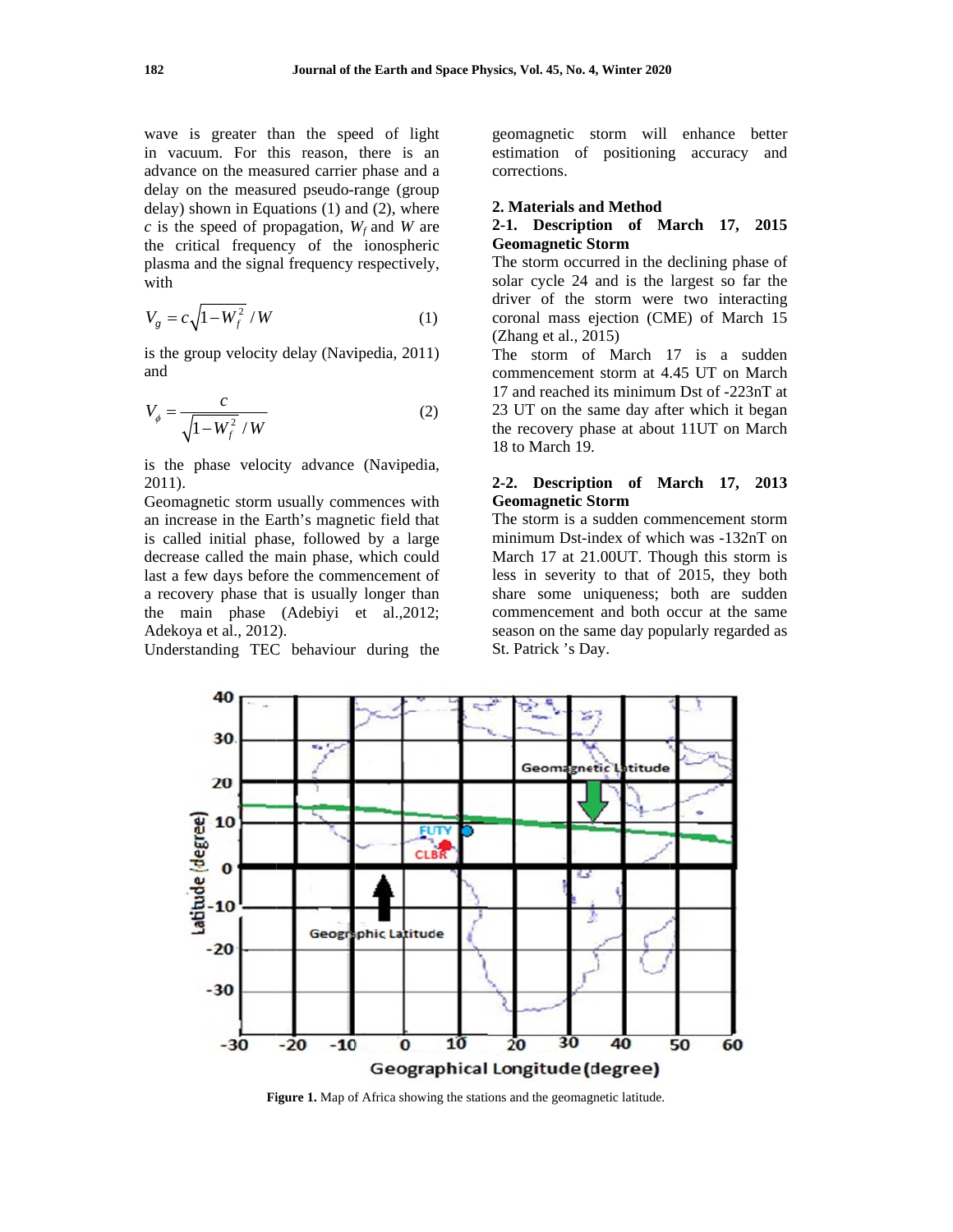#### 3. Research Data

The Dst values for the storm period and the reference were downloaded from world data centre for geomagnetism, Kvoto (wdc.kugi.kyoto-u.ac.jp), corroborated with Australian geosciences international quiet and most disturbed days (http://www.ga.gov.au/oracle/geomag/displa y\_iqd.jsp). GNSS observation and navigation files were downloaded from Nigeria GNSS network (www.nignet.net) for the stations (see Figure 2 and Table 1) both during the storm period and the selected quiet day was chosen as a reference.

### 3-1. Data Analysis

Gopi GPS - TEC analysis software version 2.9.3 was used to estimate the vertical total electron content (VTEC) over the stations during the storm period, which was compared with the TEC of a typical selected quiet day. The quiet day TEC was plotted over the storm period TEC using the ASCII output file for further analysis with Matlab in order to depict the TEC behaviour during the storm period over the stations  $(1 \text{ TECU} = 10)$  $16$  electrons/m<sup>2</sup>).

Real-Time Kinematic Library (RTKLIB) open source software for GNSS positioning estimation was utilized to compute the position of the stations during the storm. The deviation of the stations' position from the International Terrestrial Reference Frame (ITRF) and further analysis was done using Matlab software.

#### **4. Results and Discussion** 4-1. CLBR Station

### 4-1-1. March 17, 2015 Geomagnetic Storm

The five-panel plots of Figure 3 depicted the coordinate's error, the Dst, and the TEC over the station during the storm and the reference (quiet) day positioning error and TEC (thin line) superimposed on the storm period (thick line) positioning error and TEC. The maximum error  $(X=36.79$  m,  $Y=8.24$  m) for CLBR station occurs before the onset of the storm sudden commencement at about 23.40 UT on the 16<sup>th</sup> of March (Figure 2 and 3) that could be as a result of plasma redistribution and enhancement before the onset of the storm. The Zcoordinate do not show a significant signature of the storm as compared with the reference day. Generally, there is an improvement in the accuracy of the position of the station during the entire period of the storm. There is noon time enhancement of TEC with the maximum of 87.04 TECU occurring in the noon period during the main phase of the storm, which does not correlate with the maximum position error of the station.

4-1-2. March 17, 2013 Geomagnetic Storm It can be inferred from the three panel plots of Figures 6, 7, and 8 that the storm of March 17, 2013 has minimum effect on positioning at CLBR. The maximum day time TEC enhancement (62.90 TECU) coincide with the main phase of the storm.



Figure 2. Map of Nigeria showing the stations coordinate.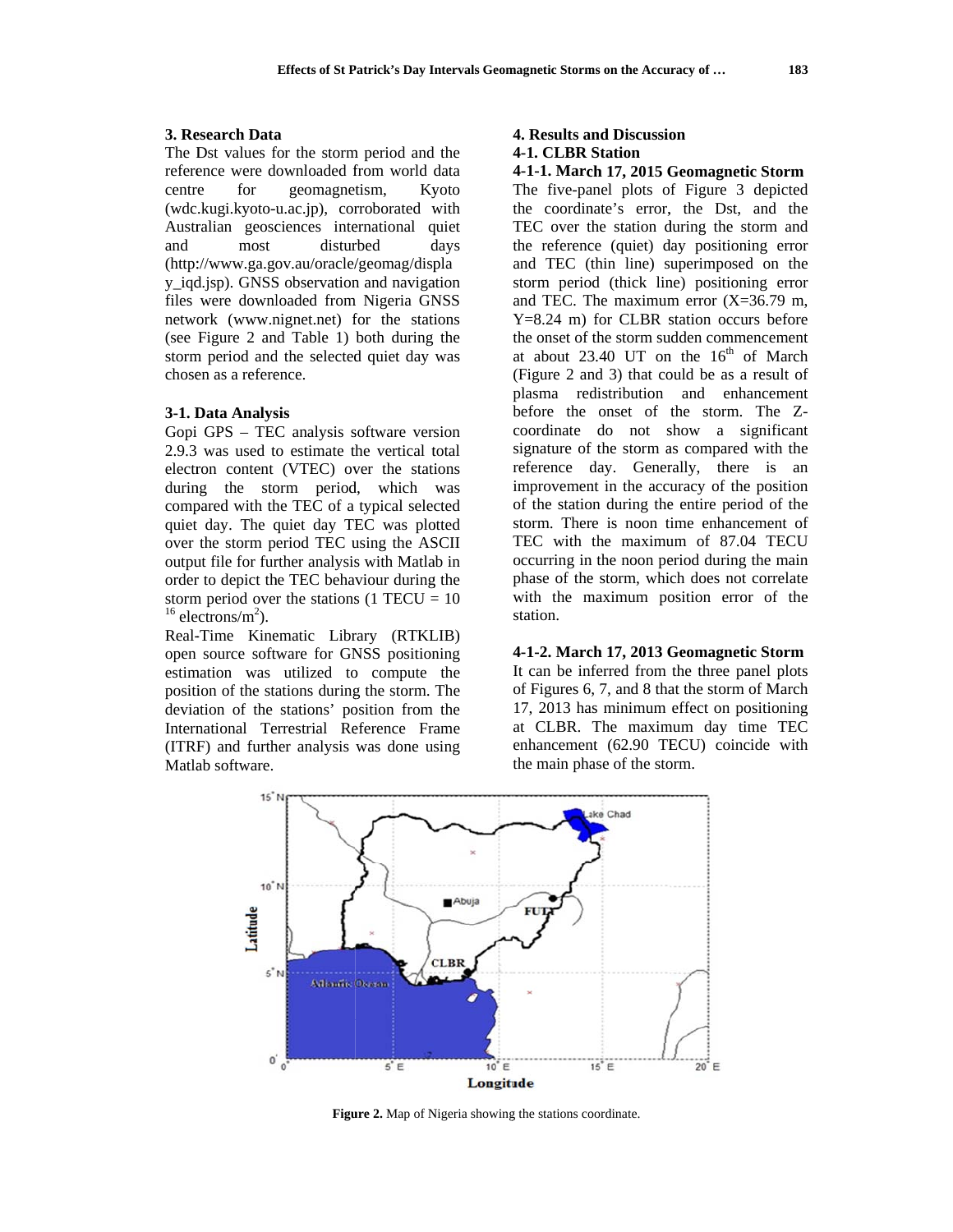

Figure 3. CLBR - Coordinates error with TEC during March 17, 2015 storm.

| <b>STATION ID</b> | <b>ITRF</b><br>COORDINATES(m)                         | <b>ELEVATION</b><br>(m,ellipsoid) | <b>RECEIVER TYPE</b> | <b>ANTENNA</b><br><b>TYPE</b> | <b>SATELLITE</b><br><b>SYSTEM</b> |
|-------------------|-------------------------------------------------------|-----------------------------------|----------------------|-------------------------------|-----------------------------------|
| <b>CLBR</b>       | X: 6287177.4886<br>Y: 922980.2137<br>Z: 546714.5521   | 61.5                              | <b>TRIMBLE NETRS</b> | <b>TRM59800</b>               | <b>GPS GLONASS</b>                |
| <b>FUTY</b>       | X: 6145058.5066<br>Y: 1362078.8671<br>Z: 1029389.8941 | 248.4                             | <b>TRIMBLE NETRS</b> | <b>TRM59800</b>               | <b>GPS GLONASS</b>                |

Table 1. Site Information for the two stations.



Figure 4. CLBR- Coordinates error with TEC during March 17, 2013 storm.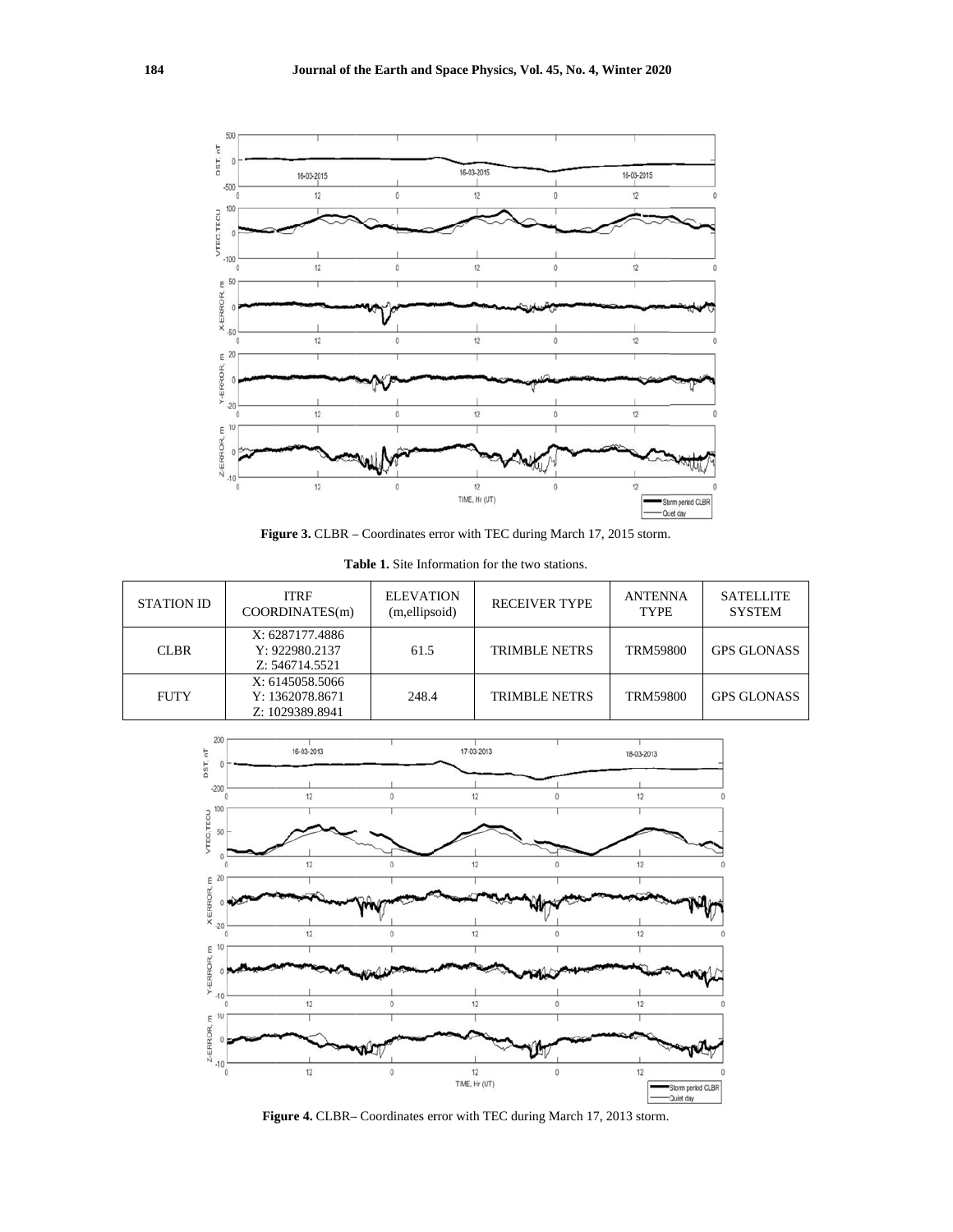#### **5. Futy Station**

## 5-1. March 17, 2015 Geomagnetic Storm

The five-panel plots of Figure 5 depicted the coordinates error, the Dst, and the TEC over the station during the storm and the reference (quiet) day positioning error and TEC (thin line) superimposed on the storm period (thick line) positioning error and TEC. Maximum position error for this station occurs during the recovery phase of the storm  $X=12.68$  m,  $Y=6.80$  m. There is noon time TEC enhancement during the entire period of the storm the maximum (72.83TECU) of which coincide with the main phase of the storm. The maximum error on the Z-coordinate positioning

(9.19 m) coincides with maximum TEC enhancement that occurs during the main phase of the storm.

#### 5-2. March 17, 2013 Geomagnetic Storm

FUTY station has the maximum position error coincide with the main phase of the storm with the highest on the x-coordinate  $(10.67 \text{ m})$ , while the Y and Z coordinates have position error of about 4.50 m and 4.12 m respectively. Figure 6 shows that the observed phenomenon in this station may be as a result of the station proximity to the geomagnetic equator with the attending electrodynamics effect in the equatorial ionospheric anomaly region.





Figure 5. FUTY - Coordinates error with TEC during March 17, 2015 storm.

Figure 6. FUTY-Coordinates error with TEC during March 17, 2013 storm.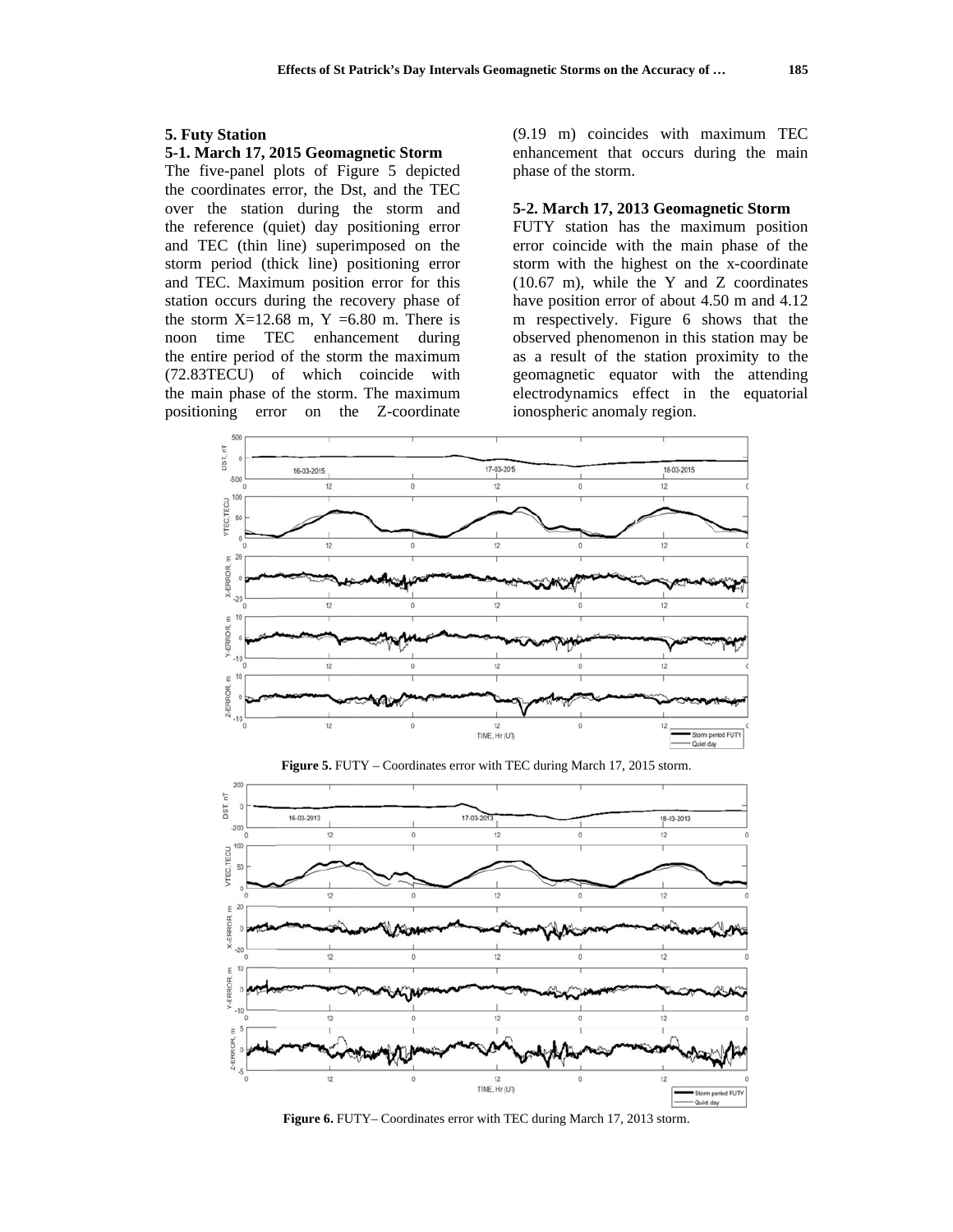

Figure 7. Latitudinal differences between the two stations March 17, 2015 storm.



Figure 8. Latitudinal differences between the two stations March 17, 2013 storm.

### 6. Conclusion

The two storms behave differently at a different latitude, which agrees with previous authors (Amit et al., 2010; Stankov et al., 2010; Li et al., 2012).

While the effect of the storms is consistent with the maximum TEC during the main phase of the two storms, the position error is highest during the March 17, 2015 storm at CLBR of lower latitude than at FUTY, which falls directly in the region of equatorial

#### electrojet.

There is an enhancement of TEC during the entire period of the storms, and the enhancement becomes maximum during the main phase of the storms. The position error of CLBR is higher during the onset of the initial phase of the storm on March 17, 2015, which occurs on the 16<sup>th</sup> of March and improves throughout the main phase and the recovery phase of the storm. This error may not be associated with the enhancement in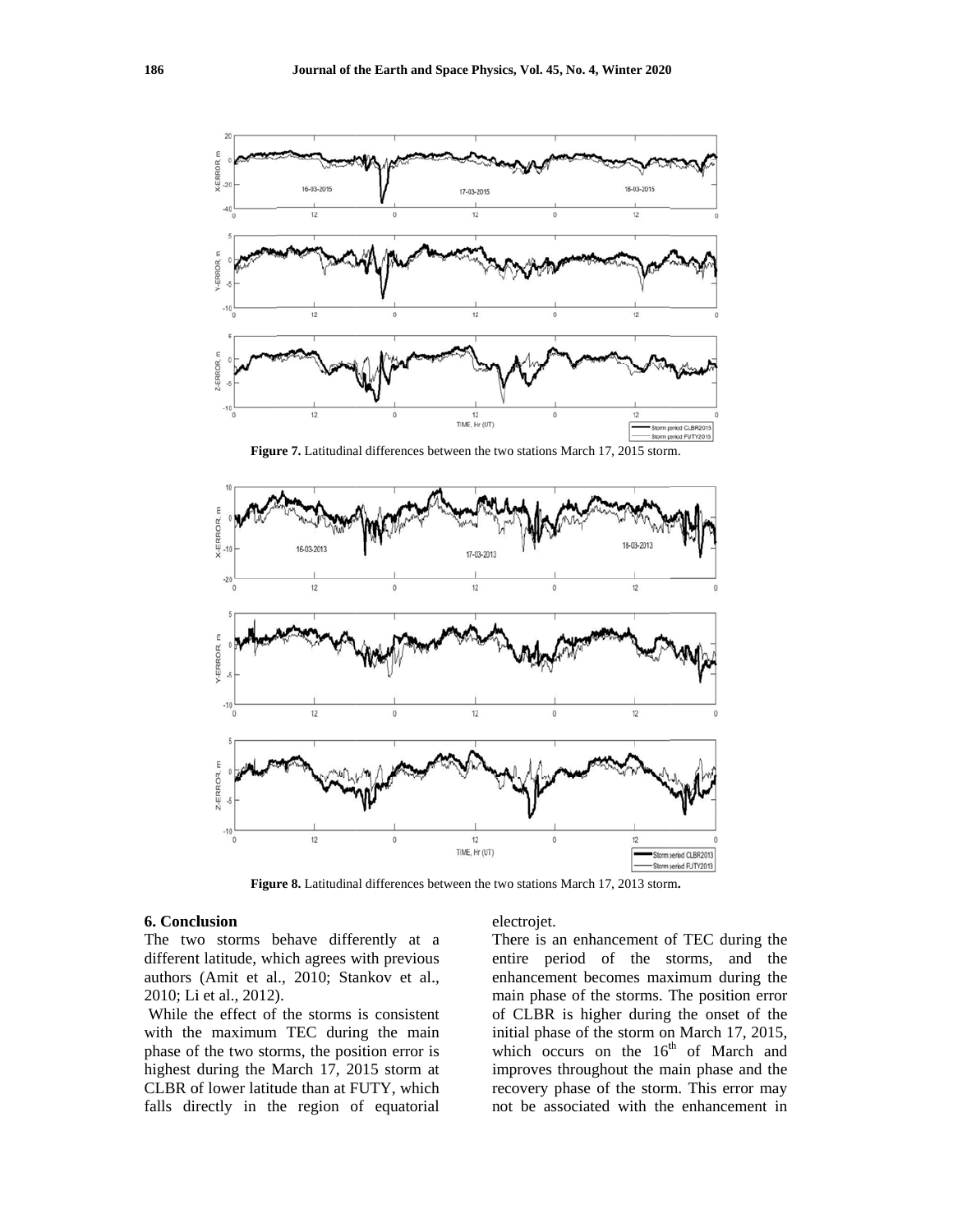TEC due to other parameters involved in the equatorial ionosphere electrodynamics and perturbations. FUTY station has lesser position error during the storm and lesser TEC enhancement, which may be a signature of latitudinal variation in total electron content.

## **Acknowledgement**

The authors wish to express gratitude to (i) World data centre for geomagnetism, Kyoto, Japan (ii) Nigeria GNSS network (NIGNET); for the data used in this study, and (iii) Dr. Gopi Krishna Seemala, Indian Institute of Geomagnetism (IIG), Navi Mumbai, India for the GPS - TEC analysis software. They also wish to thank the reviewers for their suggestions in improving the content of the paper.

### **References**

- Adebiyi, S. J., Adeniyi, J. O., Adimula, I. A., Joshua, B. and Gwani, M., 2012, Effect of the Geomagnetic Storm of April  $5<sup>th</sup> - 7<sup>th</sup>$ , 2010, on the Layer of the Ionosphere of Ilorin, Nigeria. World Journal of Engineering and Pure and Applied Sciences, 2(2), 56-62.
- Adekoya, B. J., Chukwuma, V. U., Bakare, N.O. and David, T. W., 2012, Effects of Geomagnetic Storm on middle Latitude Ionosphere F2 during Storm of April  $2<sup>nd</sup>$  –  $6<sup>th</sup>$ , 2004. Indian Journal of Radio and Space Physics, 41, 606-616.
- Adewale, A. O., Oyeyemi, E. O., Adeloye, A. B. and Adedokun, M. B., 2013, Ionospheric Effects at Hobart and comparison with IRI model Predictions. Journal of Scientific Research and Development, 14, 98 – 105.
- Afraimovich, E. L., Demyanov, V. V. and Kondakova, T. N., 2002, Degradation of GPS performance in geomagnetically disturbed conditions. E-print archive: http://xxx.lanl.gov/abs/physics/0211015.
- Amit, J., Sunita, T., Sudhir, J. and Gwal, A. K., 2010, TEC response during severe geomagnetic storms near the crest of equatorial ionization anomaly. Indian Journal of Radio and Space Physics, 39, 11-24.
- Bolaji, O. S., Adeniyi J. O., Radicella S. M. and Doherty P. H., 2011, Variation of TEC over an Equatorial West African

Station during low solar activity Radio Sci., 47, RS 1001, doi: 10.1029/2011RS004812.

- Buonsanto, M. J., 1999, Ionospheric Storms. Space Science Reviews, 88, 563 - 601 Earth-prints. Internet repository of scientific papers. Available at: http://www.earth-prints.org.
- Comberiate, J., Kelly, M., Dyrud, L. and Weaver G., 2012, Space Weather Effects on GPS Systems. Conference Proceeding at Applied Physics Laboratory, USA.
- D'ujanga, F. M., Baki, P., Olwendo, J. O. and Twinamasiko, B. F., 2013, Total electron content of the ionosphere at two Stations in East Africa during the  $24 - 25$  October 2011 geomagnetic storm, Advances in Space Research, 51(5), 712 – 721.
- European Space Agency (ESA), Navipedia. Available at: https://gssc. esa. int/ navipedia/index.php/Ionospheric\_Delay.
- Jakowski, N., Beniguel, Y., De Franceschi, G., Pajares, M., Jacobson, K., Stanislawska, I., Tomasik, L. and Waenant, R., Wautelet, G., 2012, Monitoring, tracking and forecasting Ionosphere perturbations Using GNSS techniques. Journal of Space Weather Space Climate, 2, doi: 10.1051/swsc 2012022 EDP sciences.
- Klobuchar, J. A., 1997, Real-Time Ionospheric Science: The New Reality. Radio Science, 32(5), 1943 – 1952.
- Kutiev, I., Tsagouri, I., Perrone, L., Pancheva, D., Mukharov, P., Mikhailov, A., Lastovicka, J., Jakowski, N., Buresova, D., Blanch, E., Andonov, B., Altadill, D., Magdaleno, S., Parisi, M., Tortaj, J.M., 2013, Solar activity on the Earth's upper atmosphere. Journal of Space weather Space Climate, 3(A06), Doi: 10.1051/swsc/2013028.
- Li, J., Ma, G., Maruyama, T. and Li, Z., 2012, Mid-Latitude Ionospheric Irregularities persisting into late morning during the magnetic storm on 19 March 2001. Journal of Geophysical Research, doi: 10.1029/2012JA017626.
- Moreno, B., Radicella, S., de Lacy, M. C., Herraiz, M. and Rodriguez-Caderot, G., 2011, On the effects of the Ionospheric disturbances on Precise Point Positioning at Equatorial latitudes. GPS Solutions,  $15(4)$ ,  $381 - 390$ .